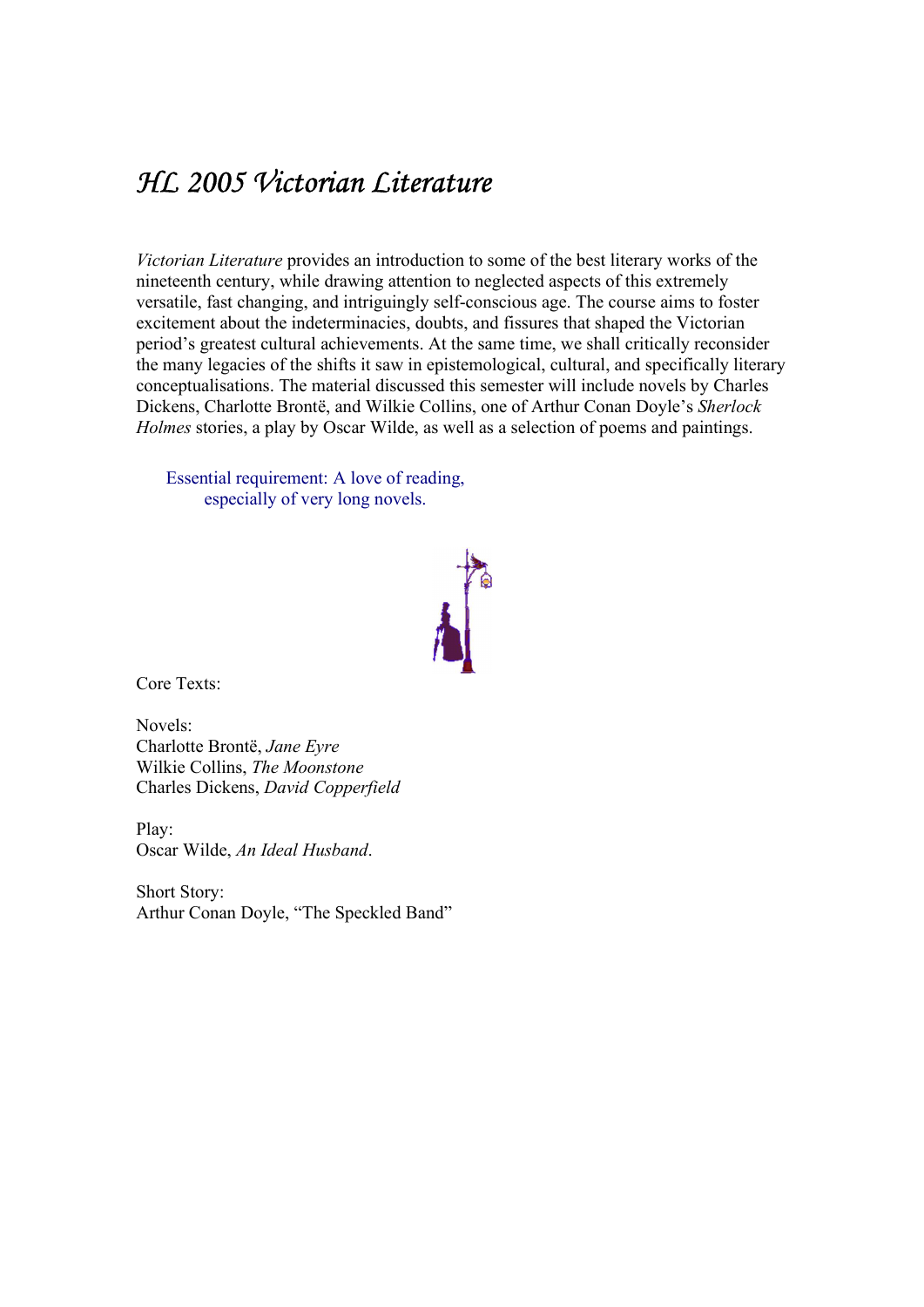Provisional Lecture Schedule

| Week No. | Topics                                                                  | Readings                                                                                                                                                                                                                             |
|----------|-------------------------------------------------------------------------|--------------------------------------------------------------------------------------------------------------------------------------------------------------------------------------------------------------------------------------|
| 16 Jan   | Introduction: The Rise of the Victorian<br>Novel                        |                                                                                                                                                                                                                                      |
| $23$ Jan | Novel Subgenres I: The Orphan and the<br>Governess                      | Charlotte Brontë, Jane Eyre                                                                                                                                                                                                          |
| 30 Jan   | Novel Subgenres II: Other Outsiders<br>and Colonial Subtexts            | Charlotte Brontë, Jane Eyre                                                                                                                                                                                                          |
| 6 Feb    | Novel Subgenres III: More Victorian<br>Orphans                          | Charles Dickens, David<br>Copperfield                                                                                                                                                                                                |
| 13 Feb   | Novel Subgenres IV: Bildungsroman<br>versus Panoramic Novel             | Charles Dickens, David<br>Copperfield                                                                                                                                                                                                |
| 20 Feb   | Revision I (in-class mock-quiz)                                         | Charles Dickens, David<br>Copperfield                                                                                                                                                                                                |
| 27 Feb   | Victorian Topics I: Science, Doubt, &<br>Poetry                         | Selection (Norton Anthology)                                                                                                                                                                                                         |
| 6 March  | Recess                                                                  |                                                                                                                                                                                                                                      |
| 13 March | Novel Subgenres V: The Sensation<br>Novel                               | Wilkie Collins, The Moonstone                                                                                                                                                                                                        |
| 20 March | Novel Subgenres VI: Detective Fiction                                   | Arthur Conan Doyle,<br>"The Speckled Band"                                                                                                                                                                                           |
| 27 March | Victorian Topics II: A Play with Moral<br>Economies                     | Oscar Wilde, An Ideal Husband                                                                                                                                                                                                        |
| 3 April  | The Victorians in Contemporary Culture<br>I                             | Show and tell: an item to do with<br>the Victorians (including neo-<br>Victorian film or fiction, a<br>catalogue, painting, exhibition,<br>toy, advertisement, $\&c$ ) and how<br>this course has changed your<br>perceptions of it. |
| 10 April | The Victorians in Contemporary Culture<br>$_{\rm II}$<br>In-class quiz. | Show and tell (continued).                                                                                                                                                                                                           |

## Assessment: